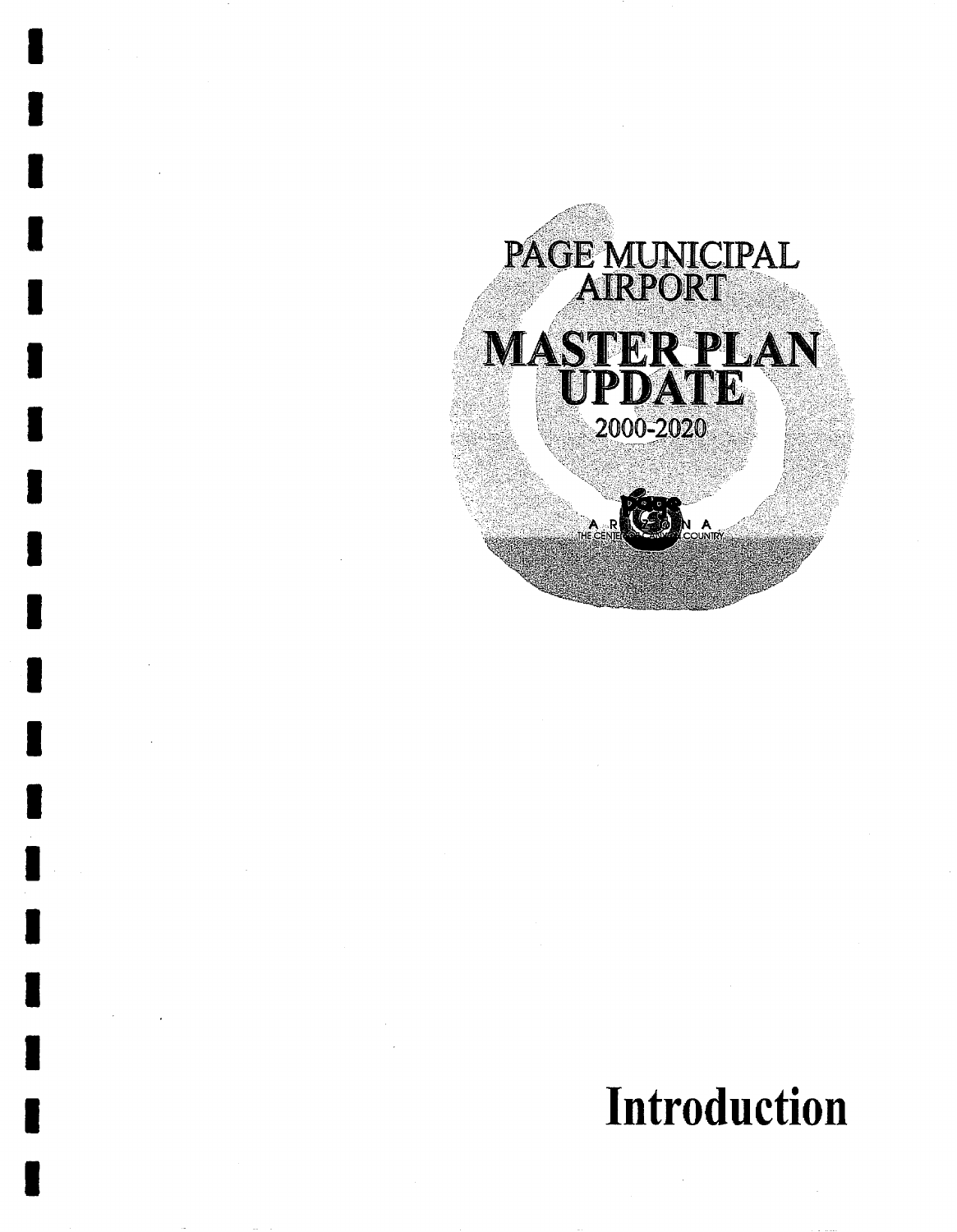**i** 

**I** 

**I** 

**I** 

**I** 

**I** 

**I** 

**I** 

**I** 

**I** 

**I** 

**I** 

**I** 

**I** 

**I** 

**I** 

**I** 

**I** 

**I** 

## **CHAPTER 1** INTRODUCTION

### **1.1 STUDY BACKGROUND**

The City of Page, with a grant from ADOT Aeronautics, initiated a Master Plan study (Master Plan 2000) in the summer of 1999. The new Master Plan 2000 supersedes the April 1989 Master Plan. The 1989 Plan presented aviation forecasts and proposed development through 2010. Between 1995 and 2000, the previous Plan forecast growth from 54 to 61 based aircraft and 72,900 to 85,400 annual operations. In comparison, actual based aircraft and annual operations in 1998 totaled 54 and 58,000 respectively. However, operations dropped to 40,000 in 1999. Thus, actual aviation demand is well below forecast prepared a decade ago. Further, the airport and surrounding property have experienced significant development since the previous Master Plan.

Since this study was initiated in 1999, the Plan uses 1998 as the base year for the collection of socioeconomic and aviation activity data – the latest "complete" year. However, more recent data will be noted throughout the Study, where appropriate. The base year represents the "existing conditions" of the Study.

#### **1.2 STUDY PURPOSE**

The purpose of this study is to update the April 1989 Airport Master Plan. This master plan is designed to be responsive to the current goals and objectives of the Page Municipal Airport. The study provides guidelines for the twenty-year master planning future that will satisfy aviation demand, support land use compatibility planning with community development plans, and minimize environmental impacts.

The Master Plan should serve as a tool to enable the City of Page to make rational aviation investment plans and ensure that airport facilities remain viable in providing long-term aviation benefits to the community.

#### **1.3 PRELIMINARY GOALS AND OBJECTIVES**

This section summarizes the airport master planning goals and associated objectives established by the Planning Advisory Committee (PAC) to meet community guidelines, address relevant public concerns, and consider the different interests and factors that exist at the airport. These goals and objectives will be used throughout the study to guide the work effort.

*Goal: To provide airport facilities and services for all users in a fiscally responsible manner that maximizes safety, efficiency, and opportunity for use.* 

Objectives: To develop the airport in a manner that balances the need to conform to physical design standards as established by federal, state, and local agencies, with community needs and the financial constraints.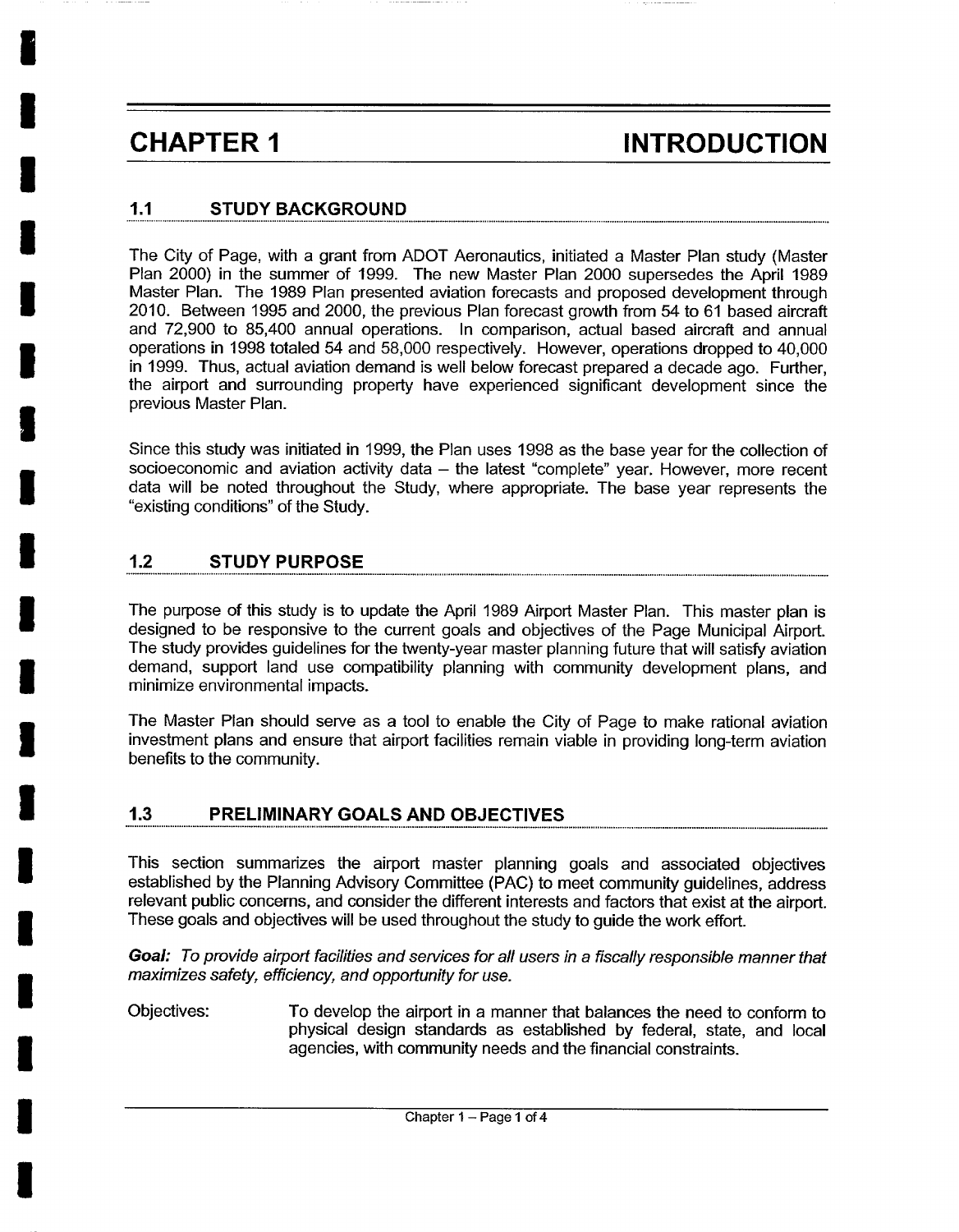To document rationale for recommendations through a complete investigation of concepts and alternatives on technical, economic, and environmental grounds.

To establish an action plan for city, state and federal future capital improvement programs.

Goal: To develop aviation demand forecasts that are responsive to expected socioeconomic *factors and demand levels in the Page area.* 

Objective: To develop estimates of short- (2005), intermediate- (2010), and long-term (2020) aviation activity levels at Page. To identify the possible characteristics of future air travel demand.

*Goal: To ensure airport compatibility with local land use patterns and plans.* 

Objectives: To define airspace requirements of the airport and identify existing and potential obstructions to these.

> To identify on-airport land use and assess their impacts on the contiguous areas.

> To identify potential conflicts between Airport use and development related to adjacent land use.

*Goal: To produce a plan for airport development that meets the needs and desires of the community it serves.* 

Objectives: To develop a public awareness of the airport planning and development process.

> To encourage and utilize comments from all sectors of the aviation community in developing an airport master plan update that can be adopted, endorsed, and implemented.

> To ensure that the public, along with federal, state, and local officials, have an opportunity to participate in the decision-making process during the development of the plan.

> To develop a phased program of specific airside and landside facility improvements to accommodate the forecasts of future aviation demand for Page.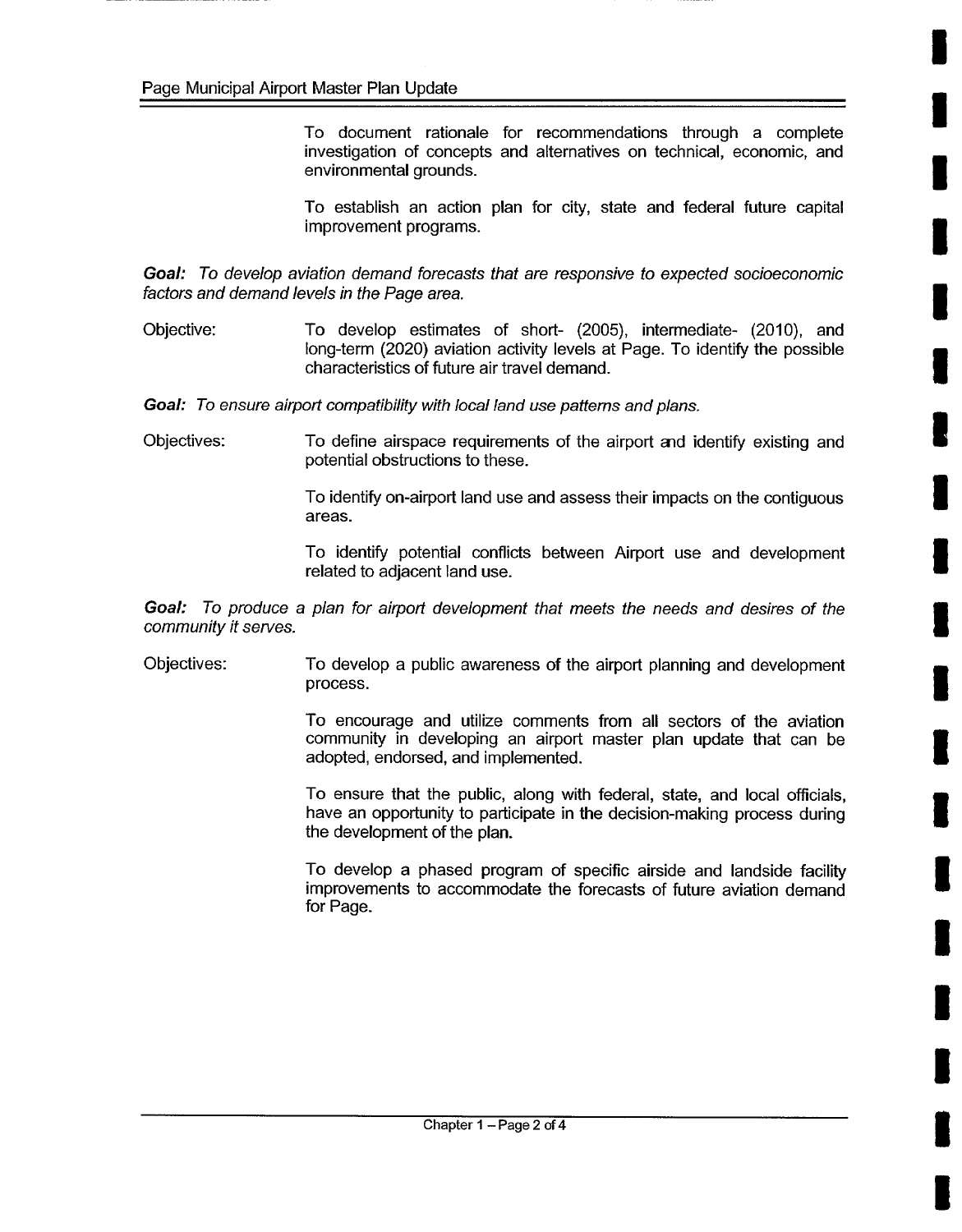#### **1.4 ISSUES**

**u** 

Airport issues are identified during the initiation of the master planning effort to ensure that the PAC and public have an early opportunity to provide input into the master planning process. This effort also provides the necessary information to the members of the PAC and consultant team to guide the data collection process.

This section summarizes the preliminary identification of airport issues to be addressed in the Airport Master Plan Update. Additional issues may evolve during the planning process.

- A. Helicopter operations over parked fixed wing aircraft. Currently helicopters are taking off and landing directly over fixed wing aircraft parked on the apron in lieu of following taxilanes and taxiways. This is a safety concern.
- B. Apron size. Additional aircraft apron is needed to accommodate transient and based aircraft as well as circulation.
- C. Drainage issues around the airport. Drainage problems are evident in various areas of the airport. In particular, the hangar area North West of the terminal area is experiencing significant drainage problems.
- D. Pavement maintenance. Pavement maintenance is an ongoing issue for the airport. The City understands that addressing this issue is required to protect their existing airport investment and remain eligible for federal and state funding.
- E. Airport vs. private development. Land use planning on the airport is critical to ensure that specific types of airport activities are separated by function for safety, security, and overall management.
- F. Long-term and short-term vehicle parking spaces. Additional parking is needed to serve the existing and growing activity at the airport.
- G. Crosswind runway. The crosswind runway's location has been a growing safety concern for the airport.
- H. Main runway length. It is uncertain whether the length of the existing runway will meet the future needs of the airport including the operation of other regional commuter airlines. Lengthening the runway will also be considered for safety purposes.
- Fixed wing and helicopter storage. Additional hangars are needed to serve the growing base fixed wing aircraft and helicopter needs.
- J. Off-airport compatible land uses and noise. As the community and aviation activity continues to grow, noise and compatible land use development will become more sensitive airport issues.
- K. Parallel taxiway on crosswind runway. It is uncertain whether the crosswind runway activity and on airport circulation will require the development of a parallel taxiway for the crosswind runway.
- L. Underutilized land and terrain constraints. A comprehensive review of available and underutilized airport land is needed. In particular, the East Side should be reviewed.